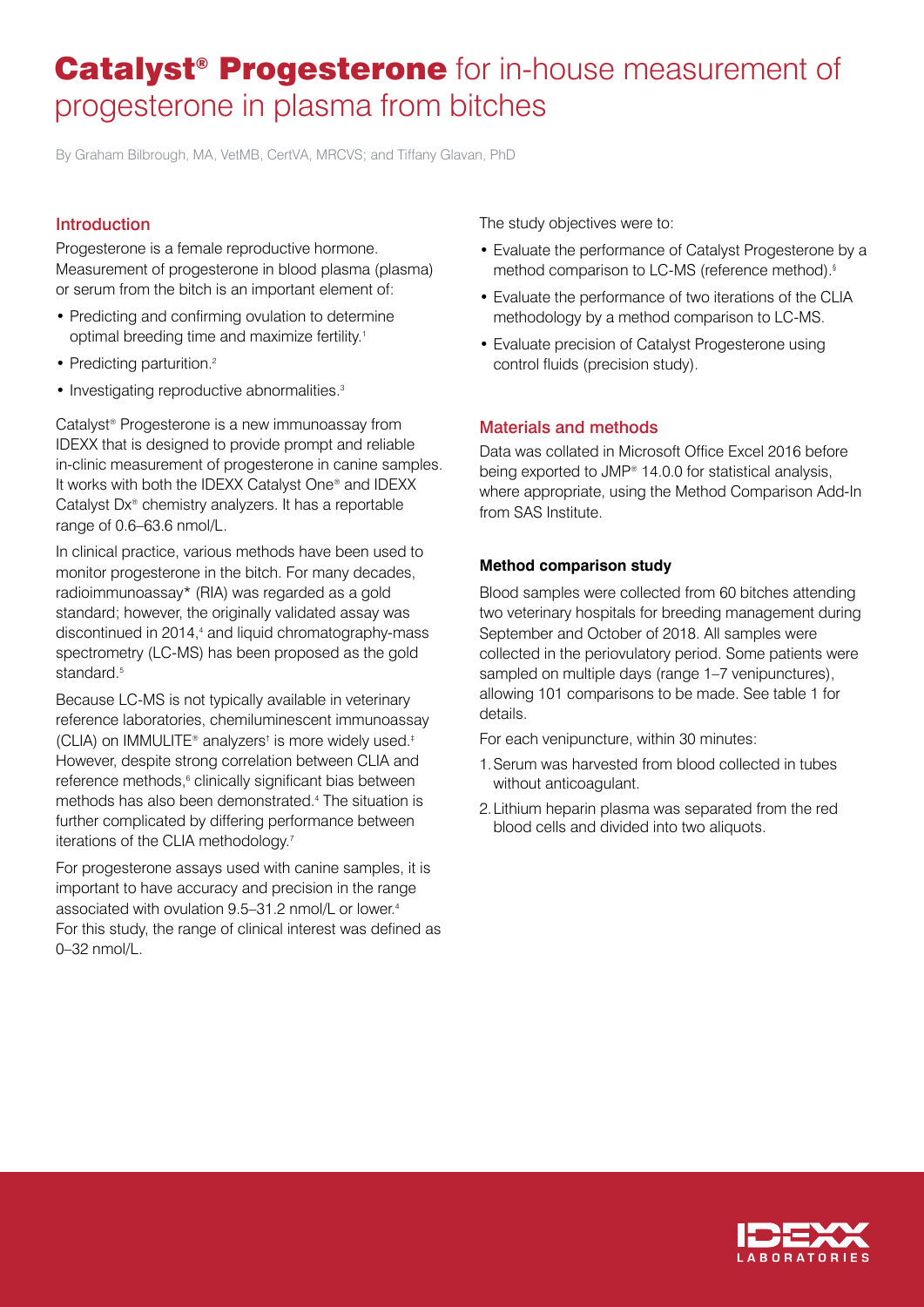| <b>Hospital</b> | <b>Samples</b>                | <b>CLIA</b>                                                                                                                                                                                                                                                                                                                                                                                                       | <b>Catalyst<sup>®</sup> Progesterone</b>                                                                                                                                                                                                                                                                       | <b>LC-MS</b>                                                                                                                                                    |
|-----------------|-------------------------------|-------------------------------------------------------------------------------------------------------------------------------------------------------------------------------------------------------------------------------------------------------------------------------------------------------------------------------------------------------------------------------------------------------------------|----------------------------------------------------------------------------------------------------------------------------------------------------------------------------------------------------------------------------------------------------------------------------------------------------------------|-----------------------------------------------------------------------------------------------------------------------------------------------------------------|
| A               | 32 bitches;<br>52 comparisons | CLIA1                                                                                                                                                                                                                                                                                                                                                                                                             |                                                                                                                                                                                                                                                                                                                |                                                                                                                                                                 |
|                 |                               | • Serum (per stipulation in relevant package<br>insert)<br>• Gel barrier tubes were not used as the package<br>insert details a time-dependent decrease in<br>progesterone levels<br>• IMMULITE <sup>®</sup> /IMMULITE 1000 Progesterone<br>(catalog number: LKPW1) run on an<br>IMMULITE 1 at IDEXX Reference Laboratories<br>by laboratory technicians<br>• Analyzed within 24 hours of collection              | • Lithium heparin plasma<br>• Gel barrier tubes were not used as the<br>operator's guide indicates they are not<br>suitable<br>• Catalyst Dx <sup>®</sup> Chemistry Analyzer at the<br>hospital, operated by veterinary<br>technicians<br>• Analyzed within 4 hours of collection                              | • Lithium heparin plasma<br>• LC-MS <sup>§</sup> at IDEXX R&D<br>• Samples stored at $4^{\circ}$ C<br>and analyzed in batches<br>within 1 week of<br>collection |
| B               | 28 bitches;<br>49 comparisons | <b>CLIA2000</b><br>• Serum (per stipulation in relevant package<br>insert)<br>• Gel barrier tubes were not used as the<br>package insert details a time-dependent<br>decrease in progesterone levels<br>• IMMULITE <sup>®</sup> 2000 Progesterone (Catalog<br>Number: L2KPW6) run on an IMMULITE 2000<br>at IDEXX Reference Laboratories by<br>laboratory technicians<br>• Analyzed within 24 hours of collection | • Lithium heparin plasma<br>• Gel barrier tubes were not used as the<br>operator's guide indicates they are not<br>suitable<br>• Catalyst Dx <sup>®</sup> Chemistry Analyzer at<br>IDEXX R&D, operated by laboratory<br>technicians<br>• Samples stored at 4°C and analyzed<br>within 48 hours from collection | • Lithium heparin plasma<br>• LC-MS <sup>§</sup> at IDEXX R&D<br>• Samples stored at $4^{\circ}$ C<br>and analyzed in batches<br>within 1 week of<br>collection |

Table 1. Sample types and handling for the progesterone assays

No samples were excluded. All results were below the upper limit of the respective dynamic ranges of the assays. Any results below the lower limit of the dynamic range (0.6 nmol/L for all assays) were assigned to 0.6 nmol/L.

Passing and Bablok linear regression analysis was completed for various pairs of methodology. Correlation coefficients were interpreted as follows:  $r = 0.90-1.0$ defined very high correlation; 0.70–0.89, high correlation; 0.50–0.69, moderate correlation; 0.30–0.49, low correlation; and 0-0.29, little, if any, correlation.<sup>8</sup>

The regression analysis was also used to look for statistical evidence of systematic error (constant and/ or proportional bias). Confidence intervals of 95% for the y-intercept that did not include the value zero were considered evidence of constant bias. Confidence intervals of 95% for the slope that did not include the value 1.0 were considered evidence of proportional bias.

# Precision study

Precision was assessed by repeated analysis of two control fluids in the range of clinical interest. Each fluid was analyzed 8 times per day (4 in the morning, 4 in the evening) for 10 days to give a total of 80 replicates. Total percentage coefficient of variation (CV) was calculated as the ratio of the standard deviation to the mean of the concentration. The greater the CV, the greater the dispersion of results around the mean.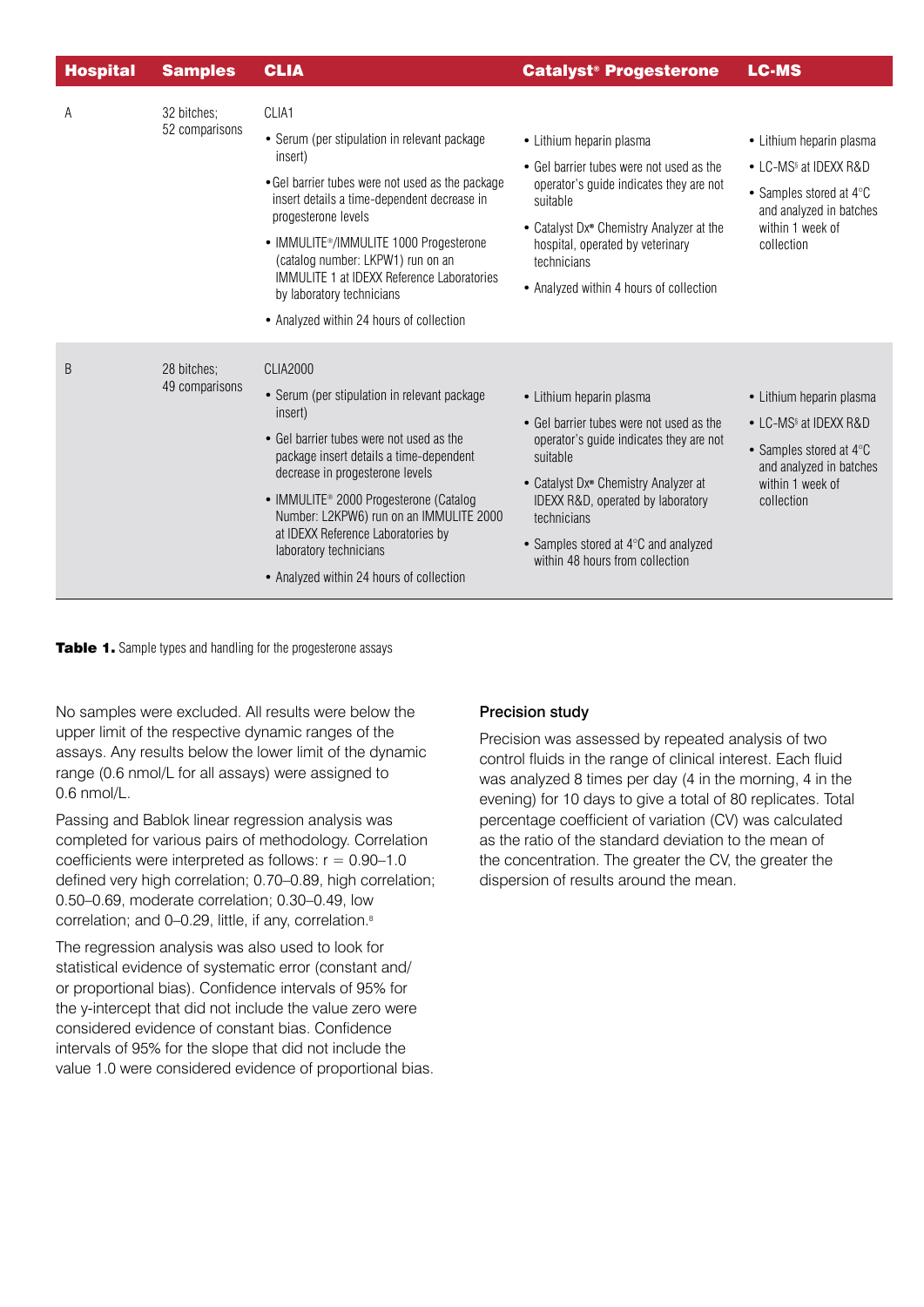## **Results**

#### **Method comparison study**

The results are summarized in figure 1. CLIA1, CLIA2000, and Catalyst® Progesterone all demonstrated very high correlation to the reference method. For Catalyst Progesterone, this was shown in both groups of samples. There was no evidence of constant or proportional bias for CLIA1 and Catalyst Progesterone. For CLIA2000, there was a constant bias (intercept  $= 0.54$  nmol/L; with confidence limits of 0.38–0.86 nmol/L) and proportional bias (slope  $= 0.75$ ; with confidence limits of 0.70–0.80).









c. Hospital C: Comparison of CLIA1 and the reference method (LC-MS) d. Hospital D: Comparison of CLIA2000 and the reference method (LC-MS)



Figure 1. Passing and Bablok plots for the agreement between progesterone evaluated by two methods in samples collected during the periovulatory period of the bitch. The dashed line represents the identity line  $(x = y)$ , the solid blue line represents the regression line, and the blue area represents the confidence interval for the regression line.